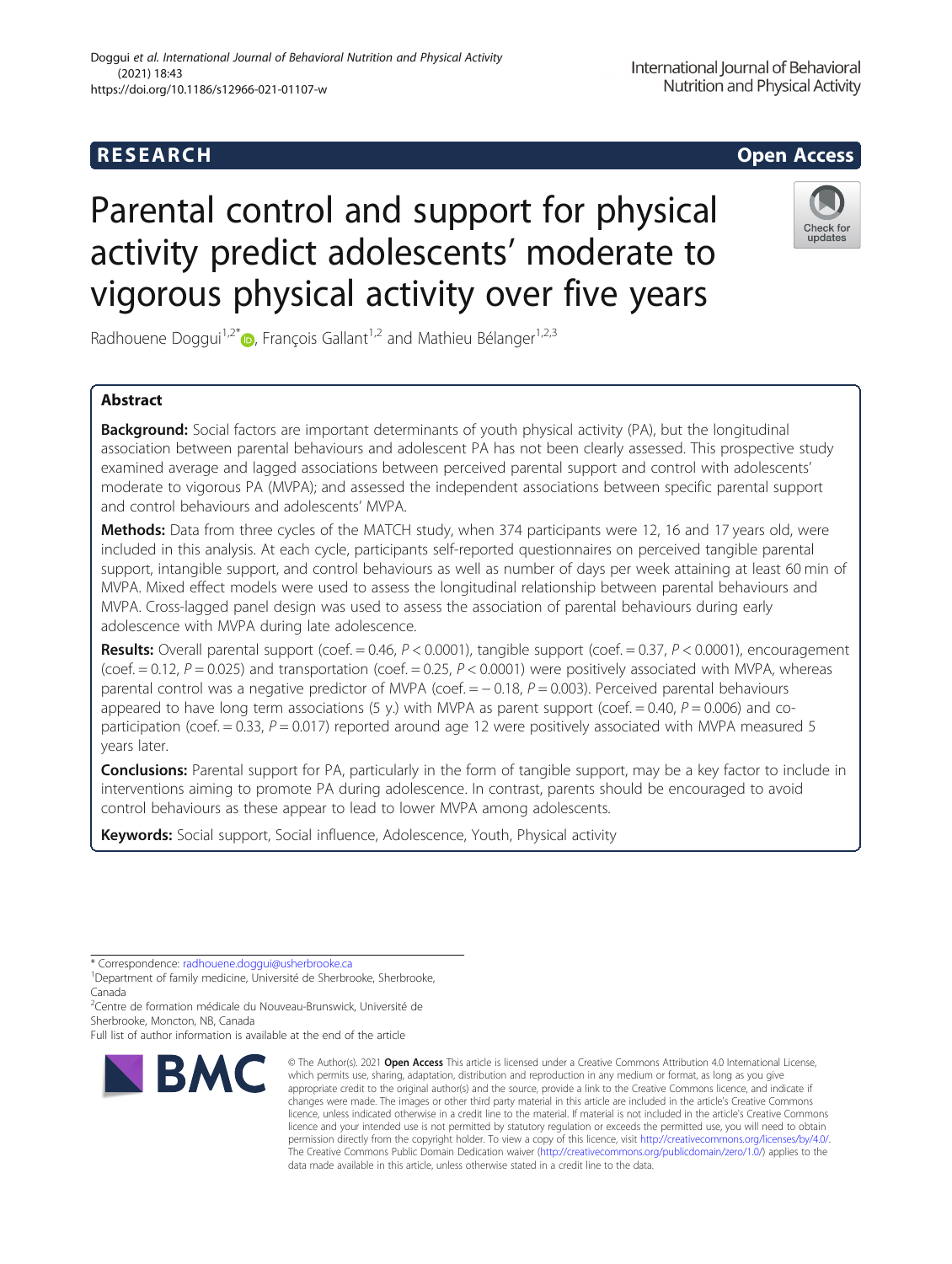# Introduction

Physical activity (PA) plays an important role in normal growth and development of youth and is a predictor of their health  $[1]$  $[1]$  $[1]$ . Only about 1 in 3 young Canadians attain the recommended weekly average of at least 60 min of daily moderate-to-vigorous PA (MVPA) [\[2](#page-8-0)]. The childhood to adolescence transition represents a period of individual development often marked by a decline in MVPA levels [\[3](#page-8-0)]. Throughout this period, the influence of various behavioural determinants may change as individuals gain control and autonomy [\[4](#page-8-0)]. Since adolescence is associated with the development of stronger social affiliations outside of the family network, it is possible that the effect of the family environment changes during this period. Still, parental support for PA can generally be perceived as social support, which is thought to promote PA through better self-efficacy [\[5](#page-8-0)]. The social cognitive theory suggests that participation in PA is promoted through self-efficacy because of an enhanced capacity to make abstraction of potential barriers to PA participation  $[6]$  $[6]$ . Social support could also have a positive influence on individuals' motivation for PA, which in turn would influence behaviour [[7\]](#page-8-0). The influence of parents on adolescents' PA levels nevertheless remains ambiguous as most studies to date concentrated on aggregated parental behaviours without accounting for possible overlapping between them [\[8](#page-8-0), [9](#page-9-0)].

Notwithstanding limitations of previous studies, results to date suggest that parents can regulate offspring's participation in PA through verbal support, coparticipation, provision of resources, encouragement, guided choices, involvement and offering of rewards [\[8](#page-8-0), [10](#page-9-0)–[12](#page-9-0)]. Studies document positive associations between parental support and PA among adolescents [\[13,](#page-9-0) [14](#page-9-0)]. Parental support behaviours relating to services facilitating PA (e.g. transportation) can be categorized as tangible whereas providing verbal encouragements and praises in relation to PA can be categorized as intangible support [[12](#page-9-0), [15](#page-9-0)]. Although tangible and intangible parental support may have different associations with MVPA, most studies present parental support as a cumulative score combining all parental support behaviours [[8\]](#page-8-0). Further, studies to date do not fully assess whether associations between parental support behaviours and MVPA are sustained throughout adolescence. As adolescents seek to gain autonomy, it is possible that the influence of intangible parental support declines faster with age than the influence of tangible support, which adolescents continue to depend on to address external barriers to physical activity participation, including provision of transportation, equipment and registration costs  $[16]$  $[16]$ . Tangible parental support may also continue to have a positive influence on adolescents' physical activity if they depend on the participation of parents to pursue participation in the activity themselves.

Beyond parental support, parenting styles may also influence youth's participation in PA. Parenting style refers to the emotional and relational climate created by parents and is a combination of emotional involvement (warmth) and demandingness (control) [\[17](#page-9-0)]. Ambiguity exists in relation to the direction of an association between parenting style and PA [[17](#page-9-0), [18\]](#page-9-0). Whereas a crosssectional study among children 10 to 11 years showed that low parental control is positively associated with children's PA [[19\]](#page-9-0), a longitudinal-study showed that parental control was positively associated with PA 3 years later among elementary school students [[20](#page-9-0)]. It is also unclear if parental control is linked to adolescents' MVPA.

Because social determinants represent a large proportion of PA socio-ecological frameworks and adolescence is a period when parents may still exert influence on their offspring's MVPA, it is essential to gain a better understanding of the influence specific parental behaviours and parenting styles may have on MVPA throughout adolescence. Such knowledge could help inform interventions among parents to promote physically active lifestyles among adolescents. Therefore, this study aimed to 1) examine longitudinal and lagged associations between total, tangible and intangible parental support and control behaviours for PA on the MVPA of adolescents; and 2) assess the independent associations between various parental support practices (i.e. coparticipation, transportation, motivational, encouragement, informational and modeling) and control (i.e. nagging and ordering) with adolescents' MVPA.

# Methodology

#### **Participants**

The Monitoring Activities of Teenagers to Comprehend their Habits (MATCH) study [[21](#page-9-0)], is an ongoing prospective study designed to describe the natural development of PA patterns of youth and identify their determinants. The MATCH study was designed to include a mix of students from schools from low, middle, and higher socioeconomic status in a variety of urban, suburban, and rural settings in French and English regions of New Brunswick. Briefly, in 2011, 806 participants were recruited from 17 schools across the province of New Brunswick, Canada when they were in Grade 5 or 6 (age 10–12 years). Participants were invited to fill three self-report questionnaires per year (every 4 months) until they completed Grade 12 (up to 24 survey cycles). The sample increased to 937 as other students from participating schools were allowed to enter the study in follow-up survey cycles. With a loss-to-followup proportion of less than 9% per year, 497 participants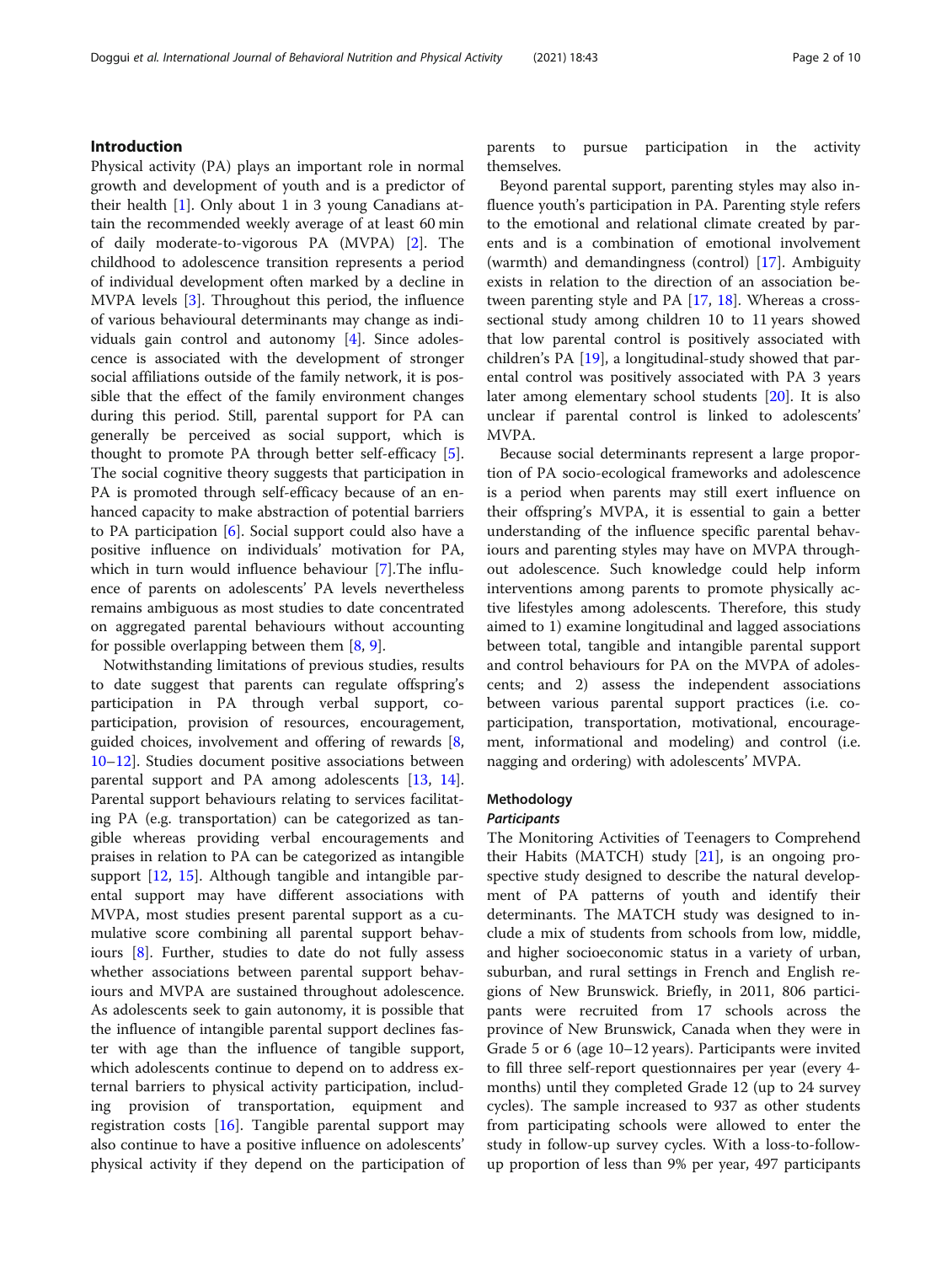were still actively involved in the study in their last year of high school (Grade 12). On average, participants were followed up for 2.6 cycles and the most common reasons for losses to follow-up were having moved  $(n = 174)$ , the school interrupting its participation ( $n = 191$ ) and choosing to leave the study ( $n = 76$ ). For the current analysis, we used data from cycles 9 ( $n = 617$ ), 19 ( $n = 367$ ) and 22 ( $n = 208$ ), (when participants were approximately 12, 16 and 17 years, respectively) since information on perceived parental support and control behaviours was captured only in these cycles. Participants who participated in at least two of the three cycles which included measures of parental behaviours were included in this analysis.

## Measures

# Moderate to vigorous PA

Participants self-reported their involvement in MVPA at each cycle using a two-item questionnaire [\[22\]](#page-9-0). Specifically, participants were provided a definition and examples of MVPA and then asked to indicate the number of days they engaged in at least 60 min of MVPA in 1) the past week and 2) the typical week. Response options ranged from 0 to 7 and the average of the two items showed good test-retest reliability with an intraclass correlation (ICC) of 0.77 when tested among 138 adolescents aged 12.1 (standard deviation =  $0.9$ ) years [ $22$ ]. The MVPA score obtained by averaging the two items also correlated with measures of accelerometers accumulated over 5 to 7 days ( $r = 0.40$ ,  $p < 0.001$ ) [[22\]](#page-9-0). To account for seasonal variation in MVPA, the current analysis uses the average of participants' MVPA scores in all three survey cycles of a given school year.

#### Perceived parental support

Participants reported perceived parental support at cycles 9 (age 12), 19 (age 16) and 22 (age 17) through 5 components of support for each of their parents using the Parental Support Scale [\[23](#page-9-0)]. The 5 components represent parental co-participation (Did your father (mother) participate in PA or play sports with you?), transportation (Did your father (mother) bring you to a place where you can do PA or play sports?), watching (Did your father (mother) watch you do PA or play sports?), encouragement (Did you father (mother) encourage to practice PA?) and informational (Did your father (mother) tell you that PA is good for your health?). An additional item was added to capture modeling (Did your father (mother) do any PA or participate in sports?). For each item, scoring ranged from 1 (never/ none) to 5 (nearly everyday). A tangible support score was computed by averaging items representing coparticipation, transportation, and watching. Similarly, items representing encouragement, informational

(advising) and modeling were averaged to represent intangible support. Both scores could range from 1 to 5, where higher scores reflect supportive parental practices. Average scores obtained for both parents was used for analyses. Two-week test-retest reliability of the scale had an ICC of 0.88 and a previous study demonstrated that youth's responses on this scale are correlated  $(r = 0.6,$  $p < 0.001$ ) with responses from parents [[23\]](#page-9-0). Scale reliability in the current study was good (Cronbach's alpha  $= 0.84$ ).

# Perceived parental control

Participants reported their perception of parental control at cycle 9 (age 12), 19 (age 16) and 22 (age 17) through one item representing ordering and one item representing nagging [[24](#page-9-0)] for each of their parents. Specifically, participants responded to: "Did your father (mother) order you to do sports or PA?", "Did your father (mother) annoy you to do sports or PA?". For each item, scores ranged from 1 (never) to 5 (very often). Higher average scores capture perceptions of higher parental control. Internal consistency of scores in the current study was good (Cronbach's alpha = 0.86) and a previous study supported the construct validity of this scale with reports of it being negatively correlated with measures of selfefficacy and enjoyment of physical activity [[15](#page-9-0)].

# **Covariates**

Participants reported their gender and postal code, which was used to obtain their neighborhood average income, drawn from the 2011 National Household Survey census data expressed as tertiles herein. Schools were selected to represent living area (i.e. rural or urban) and cultural backgrounds (i.e. French or English language) [[21\]](#page-9-0).

#### Statistical analysis

Since missing data for MVPA and parental parameters affected less than 10% of the sample and Little's test suggested that missing data were missing completely at random  $(P = 0.64)$ , we considered missing data as inconsequential and did not pursue imputation. Complete cases for MVPA and perceived parental parameters were used in the analyses. To examine associations between parental support and MVPA over time, two-level linear mixed models accounting for clustering due to repeated measures were used. We also examined whether within-person variation in the outcome followed a linear or quadratic time trend. The quadratic term was not significant, so we did not retain it for subsequent models. In initial crude analyses, we modeled MVPA as a function of total support, tangible and intangible support, and parental control separately. Then, in partially adjusted models, MVPA was modeled as a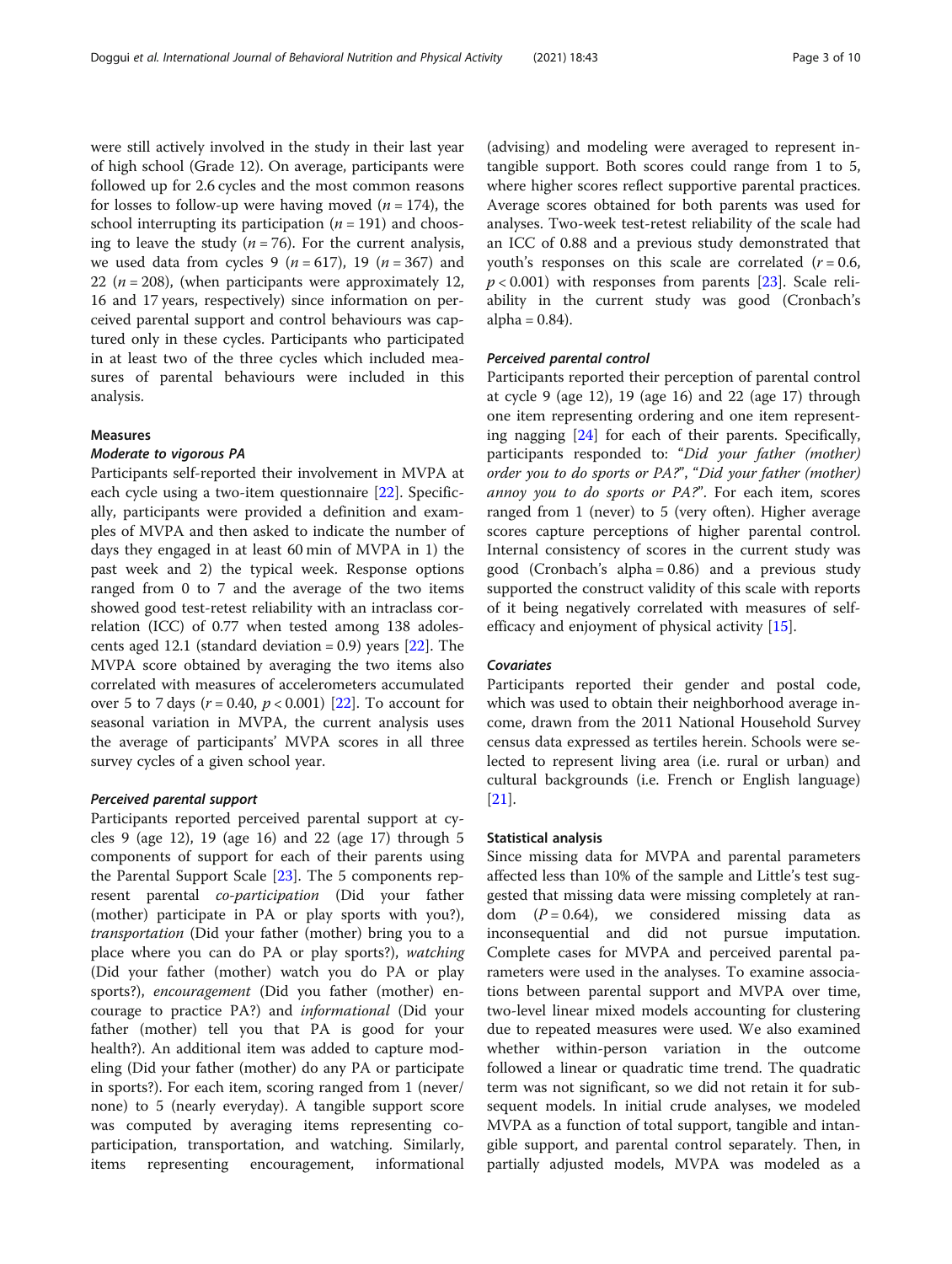function of each parental parameter with adjustments for time and covariates. A fully adjusted model was then computed by including all parental support and control variables and potentially confounding variables described above into one model. To test if the estimated relationship of parental support and control behaviours on MVPA changed as participants aged, we included interaction terms (e.g. parental support x age and parental control x age).

Similarly, a series of partially adjusted models and one fully adjusted model were computed to assess the independent association of each component of parental support behaviours (co-participation, transportation, watching, encouragement, informational and modeling) with MVPA. For each model above, we used an unstructured within-individual correlation structure as no prior assumption about the correlation was presumed and time points were unequally spaced for the measures of parenting. Because of previously documented gender differences in MVPA and perceived parental support [\[9](#page-9-0)], we tested interaction terms for moderation effects of parental support and parent control on MVPA by gender. These were not significant, so analyses were not stratified by gender. We used the Wald test to compare slopes associated with each individual form of parental support [\[25](#page-9-0)]. Orthogonal polynomial contrasts were used to test MVPA across different covariates for linear trends [[26](#page-9-0)]. All models were carried out using mixed Stata command and were fitted using the REML method (significance level of  $\alpha$  < 0.05).

To examine lagged associations of parental support and control on adolescents' future MVPA, we used a cross-lagged panel design (sem Stata command) by following the crude, partially adjusted and fully adjusted sequence described above. In these models, we also adjust the estimate of the lagged variable effect for the dependent variable at the previous time point [[27](#page-9-0)]. Because the lagged-response model is recommended for use with approximately equally spaced time intervals between measurements, we built two separate sets of models (set 1: 12y vs. 16y and 12y vs. 17y; set 2: 16y vs. 17y). We used the full information maximum likelihood method and goodness of fit was assessed based on the Chi-square test  $(P > 0.05)$ , root mean square error of approximation (RMSEA< 0.06), comparative fit index  $(CFI > 0.95)$ , and Tucker-Lewis index  $(TLI > 0.95)$  [\[28](#page-9-0)].

# Results

A total of 436 youth participated in at least two of the three survey cycles of interest. Of these, 374 reported their level of MVPA and perception of parental behaviours and were retained for the analyses. Participants retained and participants excluded from the analyses were not different from each other with regards to gender distribution ( $P = 0.19$ ), age ( $P = 0.32$ ), or physical activity level at study inception  $(P = 0.94)$ . Mean (standard deviation) age of participants at cycle 9 (first survey cycle for the current analyses) was 12.5 (0.6) years (Table 1), which coincides with the first stage of adolescence life in accordance with the World Health Organization [\[29](#page-9-0)]. Both parental support (mean values: 3.4, 2.7, and 2.8 at age 12, 16 and 17, respectively;  $P =$ 0.007) and control (mean values: 1.9, 1.5, and 1.4 at age 12, 16 and 17, respectively;  $P < 0.0001$ ) showed a linear decline over time. The number of days per week participants reported taking part in at least 60 min of MVPA decreased from 5.8(1.5) when they were 12 years to 4.9 (2.0) when they were 17 years old.

In crude analyses, higher parental support was associated with higher levels of MVPA, whereas higher parental control was associated with lower MVPA (Table [2](#page-4-0)). These trends were sustained in partially and fully adjusted analyses. In fully adjusted models, a one-unit increase in parental support was associated with 0.46 more active days per week. In contrast, a one-unit increase in parental control was associated with 0.18 fewer active days per week. In a head-to-head comparison of parental behaviours and styles, parental support emerged as a more important determinant of change in MVPA than the coefficient representing parental control  $(P < 0.0001)$ .

In crude and partially adjusted models, both tangible and intangible forms of parental support were positively associated with MVPA, and both forms of parental support also appeared to have similar level of association with MVPA of adolescents (Table [3](#page-5-0)). In the fully

Table 1 Sociodemographic characteristics of participants retained for the analyses  $(n = 374)$ 

|                                    | n   | % or mean (sd) |
|------------------------------------|-----|----------------|
| Gender                             |     |                |
| Girls                              | 220 | 58.8           |
| Boys                               | 154 | 41.2           |
| Age                                |     |                |
| Age at the first cycle of analysis | 374 | $12.5 + 0.6$   |
| <b>Population density</b>          |     |                |
| Rural                              | 191 | 51.1           |
| Urban                              | 183 | 48.9           |
| Neighborhood income (CAD \$)       |     |                |
| Low (15487-27.698)                 | 131 | 35.0           |
| Moderate (27777-34,796)            | 129 | 34.5           |
| High (35284-57,098)                | 114 | 30.5           |
| Language                           |     |                |
| French                             | 280 | 74.9           |
| English                            | 94  | 25.1           |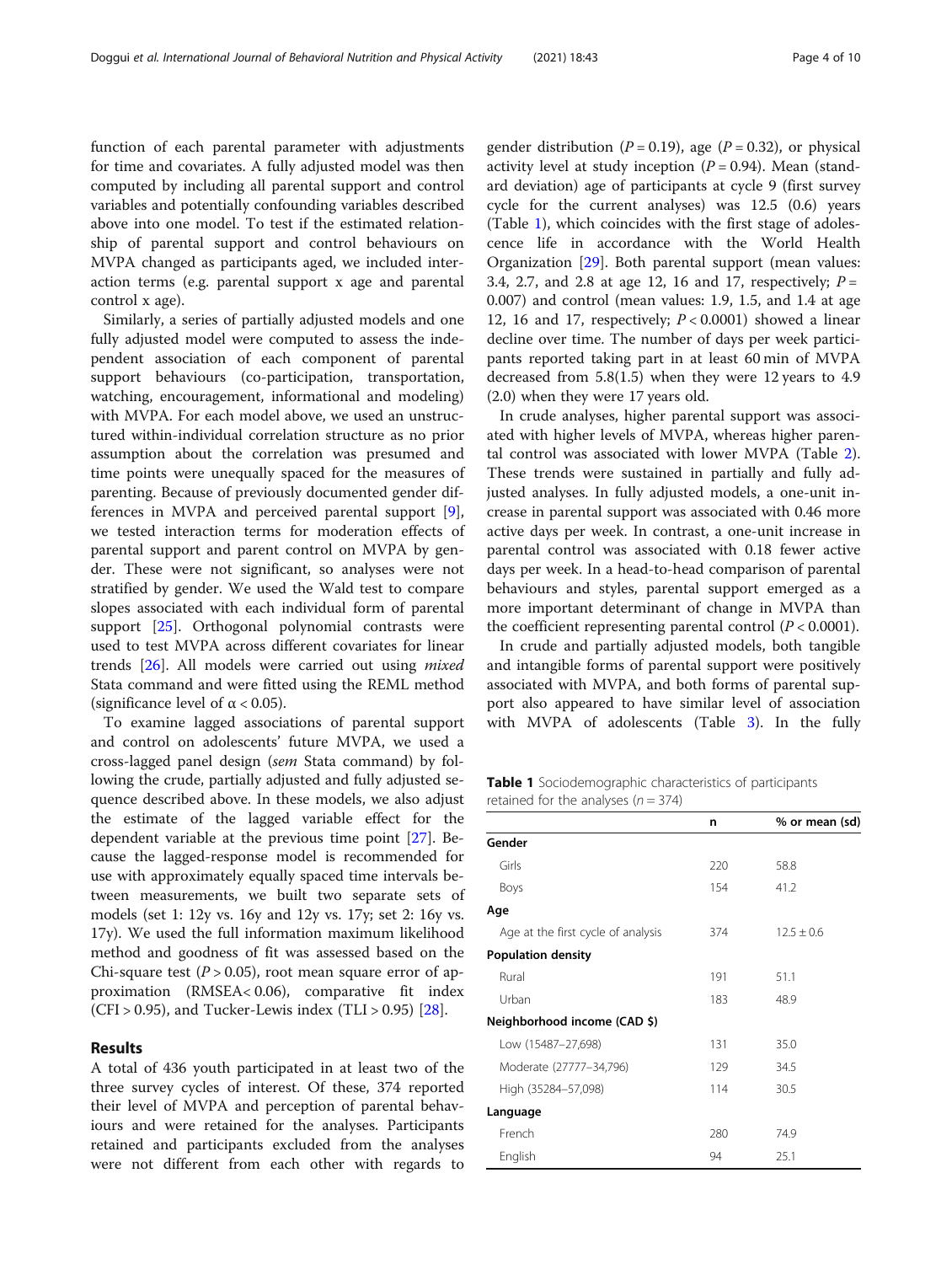|                                | Number of days reporting at least 60 minutes of moderate to vigorous physical activity |                                          |                                          |                                 |                          |                                                |                          |                                                           |                    |                       |
|--------------------------------|----------------------------------------------------------------------------------------|------------------------------------------|------------------------------------------|---------------------------------|--------------------------|------------------------------------------------|--------------------------|-----------------------------------------------------------|--------------------|-----------------------|
|                                | Crude analysis <sup>a</sup>                                                            |                                          | Partially adjusted analysis <sup>b</sup> |                                 |                          | <b>Fully adjusted</b><br>analysis <sup>c</sup> |                          | Fully adjusted analysis <sup>c</sup><br>with interactions |                    |                       |
|                                |                                                                                        | Coef. <sup>d</sup> 95% C.I. <sup>e</sup> |                                          | Coef. $d$ 95% C.I. <sup>e</sup> |                          | Coef. <sup>d</sup> 95% C.I. <sup>e</sup>       | Coef. <sup>d</sup>       | 95% C.I. <sup>e</sup>                                     | Coef. <sup>d</sup> | 95% C.I. <sup>e</sup> |
|                                | <b>Total parental scores</b>                                                           |                                          |                                          |                                 |                          |                                                |                          |                                                           |                    |                       |
| Parental control               | 0.09                                                                                   | $-0.03 - 0.21$                           |                                          |                                 | $-0.05$                  | $-0.16 - 0.06$                                 | $-0.18$                  | $-0.30 - -0.06$                                           | 0.14               | $-0.07 - 0.02$        |
| Parental control x age         |                                                                                        |                                          |                                          |                                 |                          |                                                |                          |                                                           | $-0.02$            | $-0.07 - 0.02$        |
| Parental support               | 0.41                                                                                   | $0.29 - 0.52$                            | 0.42                                     | $0.31 - 0.53$                   |                          |                                                | 0.46                     | $0.35 - 0.58$                                             | $-0.15$            | $-0.80 - 0.48$        |
| Parental support x age         |                                                                                        |                                          |                                          |                                 |                          |                                                |                          |                                                           | 0.04               | $-0.001 - 0.08$       |
|                                |                                                                                        | Tangible vs intangible support           |                                          |                                 |                          |                                                |                          |                                                           |                    |                       |
| Tangible support score         | 0.39                                                                                   | $0.29 - 0.49$                            | 0.40                                     | $0.29 - 0.50 -$                 |                          |                                                | 0.37                     | $0.22 - 0.51$                                             | $-0.05$            | $-0.66 - 0.56$        |
| Tangible support score x age   | $\overline{\phantom{0}}$                                                               |                                          |                                          |                                 |                          |                                                | Ξ.                       |                                                           | 0.03               | $-0.01 - 0.07$        |
| Intangible support score       | 0.30                                                                                   | $0.19 - 0.40$                            | 0.30                                     | $0.20 - 0.41$                   | $\overline{a}$           |                                                | 0.10                     | $-0.40 - 0.13$                                            | $-0.60$            | $-1.22 - 0.02$        |
| Intangible support score x age | $\equiv$                                                                               |                                          |                                          |                                 |                          |                                                |                          |                                                           | 0.05               | $0.01 - 0.09$         |
|                                |                                                                                        | Individual behaviours of support         |                                          |                                 |                          |                                                |                          |                                                           |                    |                       |
| Encouragement                  | 0.23                                                                                   | $0.14 - 0.30$                            | 0.23                                     | $0.15 - 0.31 -$                 |                          |                                                | 0.12                     | $0.02 - 0.23$                                             | $-0.25$            | $-0.77 - 0.26$        |
| Encouragement x age            |                                                                                        |                                          |                                          |                                 |                          | $\equiv$                                       | $\overline{\phantom{0}}$ |                                                           | 0.03               | $-0.01 - 0.19$        |
| Informational                  | 0.19                                                                                   | $0.11 - 0.27$                            | 0.17                                     | $0.10 - 0.26$ -                 |                          |                                                | $-0.03$                  | $-0.13 - 0.08$                                            | $-0.33$            | $-0.84 - 0.17$        |
| Informational x age            |                                                                                        |                                          |                                          |                                 |                          |                                                | $\equiv$                 |                                                           | 0.02               | $-0.01 - 0.05$        |
| Modeling                       | 0.13                                                                                   | $0.05 - 0.21$                            | 0.12                                     | $0.03 - 0.21$                   | $\equiv$                 |                                                | 0.03                     | $-0.07 - 0.13$                                            | $-0.43$            | $-0.93 - 0.06$        |
| Modeling x age                 |                                                                                        |                                          |                                          |                                 |                          |                                                | $\equiv$                 |                                                           | 0.03               | $-0.002 - 0.06$       |
| Co-participation               | 0.14                                                                                   | $0.05 - 0.23$                            | 0.13                                     | $0.04 - 0.23 -$                 |                          |                                                | $-0.03$                  | $-0.14 - 0.08$                                            | $-0.30$            | $-0.85 - 0.25$        |
| Co-participation x age         |                                                                                        |                                          |                                          |                                 | ÷,                       |                                                | $\overline{\phantom{0}}$ |                                                           | 0.02               | $-0.02 - 0.06$        |
| Transportation                 | 0.32                                                                                   | $0.24 - 0.40$                            | 0.31                                     | $0.23 - 0.39 -$                 |                          |                                                | 0.25                     | $0.15 - 0.36$                                             | $-0.52$            | $-0.55 - 0.44$        |
| Transportation x age           |                                                                                        |                                          |                                          |                                 |                          |                                                | $\overline{\phantom{0}}$ |                                                           | 0.02               | $-0.01 - 0.05$        |
| Watching                       | 0.27                                                                                   | $0.18 - 0.35$                            | 0.25                                     | $0.17 - 0.34$                   | $\frac{1}{2}$            |                                                | 0.08                     | $-0.03 - 0.20$                                            | 0.14               | $-0.35 - 0.63$        |
| Watching x age                 |                                                                                        |                                          |                                          |                                 |                          |                                                |                          |                                                           | 0.00               | $-0.03 - 0.03$        |
|                                | Individual behaviours of control                                                       |                                          |                                          |                                 |                          |                                                |                          |                                                           |                    |                       |
| Nagging                        | $-0.05$                                                                                | $-0.15 - 0.04 -$                         |                                          |                                 | $-0.06$                  | $-0.16 - 0.04 -0.13$                           |                          | $-0.26 - 0.01$                                            | 0.06               | $-0.51 - 0.64$        |
| Nagging x age                  |                                                                                        |                                          |                                          |                                 |                          |                                                |                          |                                                           | $-0.01$            | $-0.05 - 0.03$        |
| Ordering                       | $-0.02$                                                                                | $-0.13 - 0.09$                           | $\frac{1}{2}$                            |                                 | $-0.04$                  | $-0.15 - 0.07 - 0.05$                          |                          | $-0.18 - 0.09$                                            | 0.34               | $-0.29 - 0.97$        |
| Ordering x age                 | $\overline{\phantom{0}}$                                                               |                                          |                                          | $\equiv$                        | $\overline{\phantom{0}}$ | $\overline{\phantom{0}}$                       | $\overline{\phantom{0}}$ | $\overline{\phantom{0}}$                                  | $-0.03$            | $-0.18 - 0.31$        |

<span id="page-4-0"></span>Table 2 Associations among parental support, parental control and number of days reporting at least 60 minutes of moderate to vigorous physical activity

<sup>a</sup>Univariate analysis

<sup>b</sup>Adjustment for time, gender, age, urban/rural, neighborhood income and language

<sup>c</sup>Adjustment for time, gender, age, urban/rural, neighborhood income, language, parental support and control variables

<sup>d</sup>Crude or adjusted slope coefficient

<sup>e</sup>95% CI confidence interval for crude or adjusted coefficient

adjusted model however, only tangible support emerged as positively associated with MVPA.

When assessing each form of parental support behaviour separately, all emerged as positively associated with adolescents' MVPA in crude and partially adjusted analyses. However, in the fully adjusted model, only parental support in the form of encouragement and providing transportation to sport and physical activities were associated with 0.12 and 0.25 more days of MVPA per week, respectively. In direct comparisons by Wald test with

other coefficients, the slope representing the fully adjusted association of transportation with MVPA emerged as a stronger correlate of MVPA than other parental behaviours, with the exception of parental encouragement and watching, which had equivalent levels of association (Table [3\)](#page-5-0). Of all interaction terms tested, the intangible support by age interaction emerged as significant ( $P =$ 0.023), indicating that combined positive associations of parental support in the form of modeling, encouragement and informational increased with increasing age.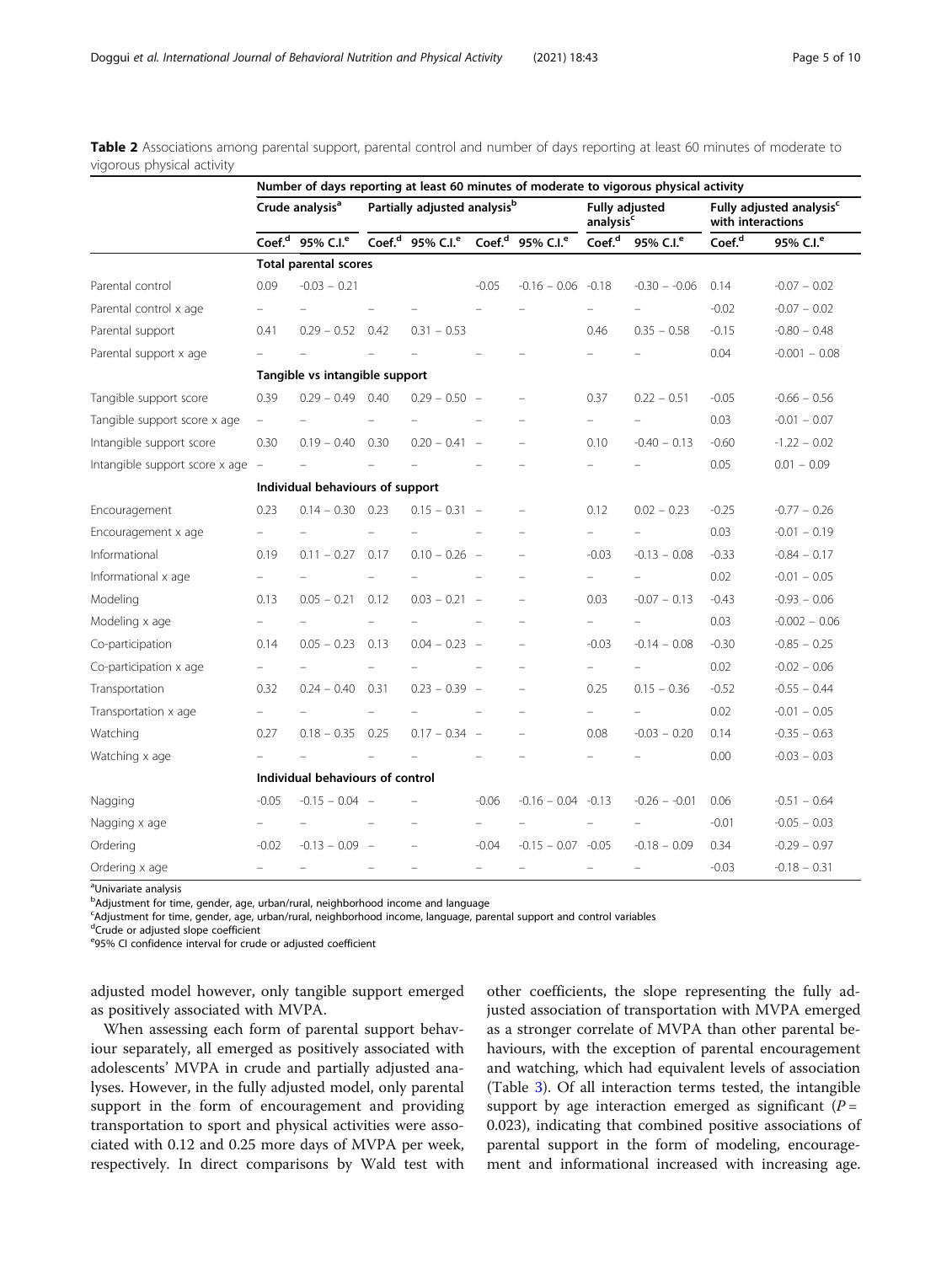|  | Page 6 of 10 |  |  |  |  |
|--|--------------|--|--|--|--|
|--|--------------|--|--|--|--|

| Parental support                       | reporting at icast commit of moderate to vigorous prijsical activity |                                                             |                  |                |               |  |  |  |  |  |
|----------------------------------------|----------------------------------------------------------------------|-------------------------------------------------------------|------------------|----------------|---------------|--|--|--|--|--|
|                                        |                                                                      | Tangible vs. intangible support (P-values)                  |                  |                |               |  |  |  |  |  |
|                                        | Crude analysis                                                       |                                                             |                  |                |               |  |  |  |  |  |
| Tangible support                       |                                                                      |                                                             |                  |                |               |  |  |  |  |  |
| Intangible support                     | $P^a = 0.68$                                                         |                                                             |                  |                |               |  |  |  |  |  |
|                                        |                                                                      | Partially adjusted analysis <sup>b</sup>                    |                  |                |               |  |  |  |  |  |
| Tangible support                       |                                                                      |                                                             |                  |                |               |  |  |  |  |  |
| Intangible support                     |                                                                      |                                                             |                  |                |               |  |  |  |  |  |
|                                        |                                                                      | $P^a = 0.66$                                                |                  |                |               |  |  |  |  |  |
| Tangible support                       |                                                                      | Full adjusted analysis (with interaction term) <sup>c</sup> |                  |                |               |  |  |  |  |  |
| Intangible support                     | $P^a = 0.0040$                                                       |                                                             |                  |                |               |  |  |  |  |  |
|                                        |                                                                      | Individual behaviours comparison (P-values)                 |                  |                |               |  |  |  |  |  |
|                                        | Informational                                                        | Modeling                                                    | Co-participation | Transportation | Watching      |  |  |  |  |  |
|                                        | Crude analysis                                                       |                                                             |                  |                |               |  |  |  |  |  |
| Encouragement                          | $P^a = 0.97$                                                         | $P^a = 0.33$                                                | $P^a = 0.34$     | $P^a = 0.35$   | $P^a = 0.75$  |  |  |  |  |  |
| Informational                          |                                                                      | $P^a = 0.30$                                                | $P^a = 0.29$     | $P^a = 0.35$   | $P^a = 0.77$  |  |  |  |  |  |
| Modeling                               |                                                                      |                                                             | $P^a = 0.93$     | $P^a = 0.051$  | $P^a = 0.18$  |  |  |  |  |  |
| Co-participation                       |                                                                      |                                                             |                  | $P^a = 0.067$  | $P^a = 0.22$  |  |  |  |  |  |
| Transportation                         |                                                                      |                                                             |                  |                | $P^a = 0.55$  |  |  |  |  |  |
|                                        | Partially adjusted analysisb                                         |                                                             |                  |                |               |  |  |  |  |  |
| Encouragement                          | $P^a = 0.96$                                                         | $P^a = 0.33$                                                | $P^a = 0.36$     | $P^a = 0.36$   | $P^a = 0.75$  |  |  |  |  |  |
| Informational                          |                                                                      | $P^a = 0.29$                                                | $P^a = 0.31$     | $P^a = 0.36$   | $P^a = 0.77$  |  |  |  |  |  |
| Modeling                               |                                                                      |                                                             | $P^a = 0.96$     | $P^a = 0.050$  | $P^a = 0.18$  |  |  |  |  |  |
| Co-participation                       |                                                                      |                                                             |                  | $P^a = 0.072$  | $P^a = 0.23$  |  |  |  |  |  |
| Transportation                         |                                                                      |                                                             |                  |                | $P^a = 0.55$  |  |  |  |  |  |
|                                        |                                                                      | Full adjusted analysis <sup>c</sup>                         |                  |                |               |  |  |  |  |  |
| Encouragement                          | $P^a = 0.13$                                                         | $P^a = 0.24$                                                | $P^a = 0.069$    | $P^a = 0.062$  | $P^a = 0.76$  |  |  |  |  |  |
| Informational                          |                                                                      | $P^a = 0.57$                                                | $P^a = 0.77$     | $P^a = 0.0007$ | $P^1 = 0.23$  |  |  |  |  |  |
| Modeling                               |                                                                      |                                                             | $P^a = 0.46$     | $P^a = 0.0019$ | $P^a = 0.41$  |  |  |  |  |  |
| Co-participation                       |                                                                      |                                                             |                  | $P^a = 0.0003$ | $P^a = 0.13$  |  |  |  |  |  |
| Transportation                         |                                                                      |                                                             |                  |                | $P^a = 0.071$ |  |  |  |  |  |
| Parental control behaviours (P-values) |                                                                      |                                                             |                  |                |               |  |  |  |  |  |
|                                        | Crude analysis                                                       |                                                             |                  |                |               |  |  |  |  |  |
| Nagging                                | $P^a = 0.78$                                                         |                                                             |                  |                |               |  |  |  |  |  |
| Ordering                               |                                                                      |                                                             |                  |                |               |  |  |  |  |  |
|                                        |                                                                      | Partially adjusted analysisb                                |                  |                |               |  |  |  |  |  |
| Nagging                                | $P^a = 0.89$                                                         |                                                             |                  |                |               |  |  |  |  |  |
| Ordering                               |                                                                      |                                                             |                  |                |               |  |  |  |  |  |
|                                        | Full adjusted analysis <sup>c</sup>                                  |                                                             |                  |                |               |  |  |  |  |  |
| Nagging                                | $P^a = 0.46$                                                         |                                                             |                  |                |               |  |  |  |  |  |
| Ordering                               |                                                                      |                                                             |                  |                |               |  |  |  |  |  |

<span id="page-5-0"></span>Table 3 Head-to-head comparison of the different forms of control and support predictability for the difference in number of days reporting at least 60 min of moderate to vigorous physical activity

<sup>a–</sup> Crude or adjusted P-value for slope coefficients comparison by test of Wald<br><sup>b</sup> Adjustment for time, gender, age, urban/rural, neighborhood income and language

<sup>c</sup><sup>−</sup> Adjustment for time, gender, age, urban/rural, neighborhood income, language, parental support and control variables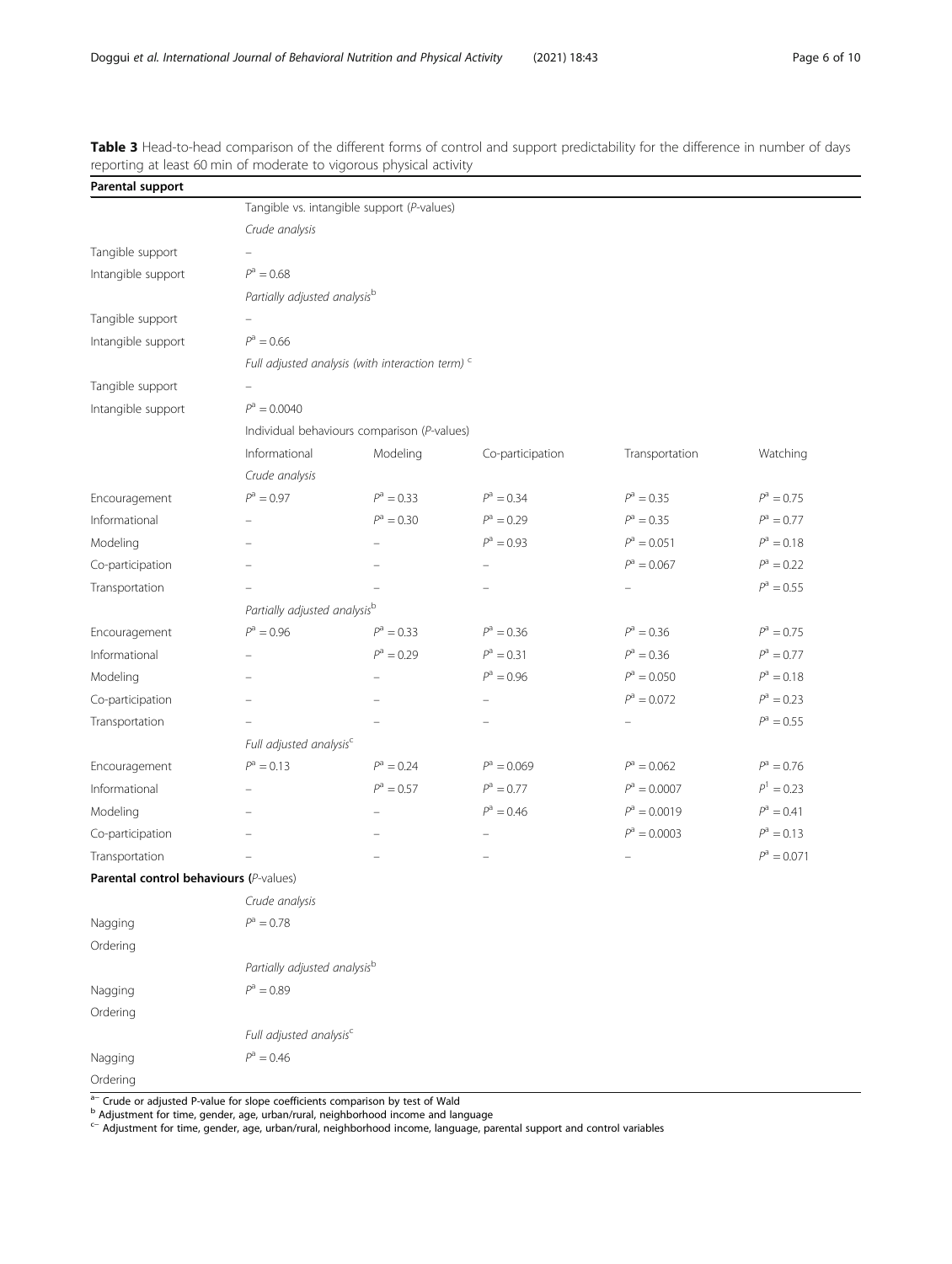Since other interaction terms were not significant, analyses suggest that the estimated associations of most parental support and control behaviours were consistent throughout adolescence in this cohort.

In analyses comparing the specific parental control behaviours, neither nagging nor ordering was significantly associated with MVPA in any iteration of the models.

Overall parental support in early adolescence on their offspring's MVPA appeared to last several years. Specifically, overall perceived parental support reported around age 12 was positively associated with MVPA measured 4 and 5 years later (Fig. 1). However, neither tangible nor intangible forms of parental support in early adolescence emerged as independent predictors of future MVPA in fully adjusted analysis. Of specific tangible parental support behaviours, only co-participation exerted an independent lagged association with MVPA 4 and 5 years later; none of the intangible parental support behaviours had notable lasting associations with MVPA.

The association of parental control in early adolescence with their offspring's MVPA also appeared to be sustained over time. Specifically, perceived parental control reported around age 12 was negatively associated with MVPA measured 5 years later. There was no association between the specific control behaviours and MVPA.

# **Discussion**

This longitudinal study identified that adolescents reporting higher levels of perceived parental support also report higher levels of MVPA. Specifically, tangible forms of support, and especially providing transportation, had greater associations with MVPA than intangible forms of support. In contrast, higher perceived parental control was a negative predictor of MVPA. Further, we identified that perceived parental support and control reported during early adolescence had long lasting associations with MVPA up to 5 years later.

Our results align with previous reports of a positive association between general parental support and PA



urban/rural, neighborhood income and language of participant. Note: crude, partially adjusted and fully adjusted models all led to similar results so only fully adjusted models are presented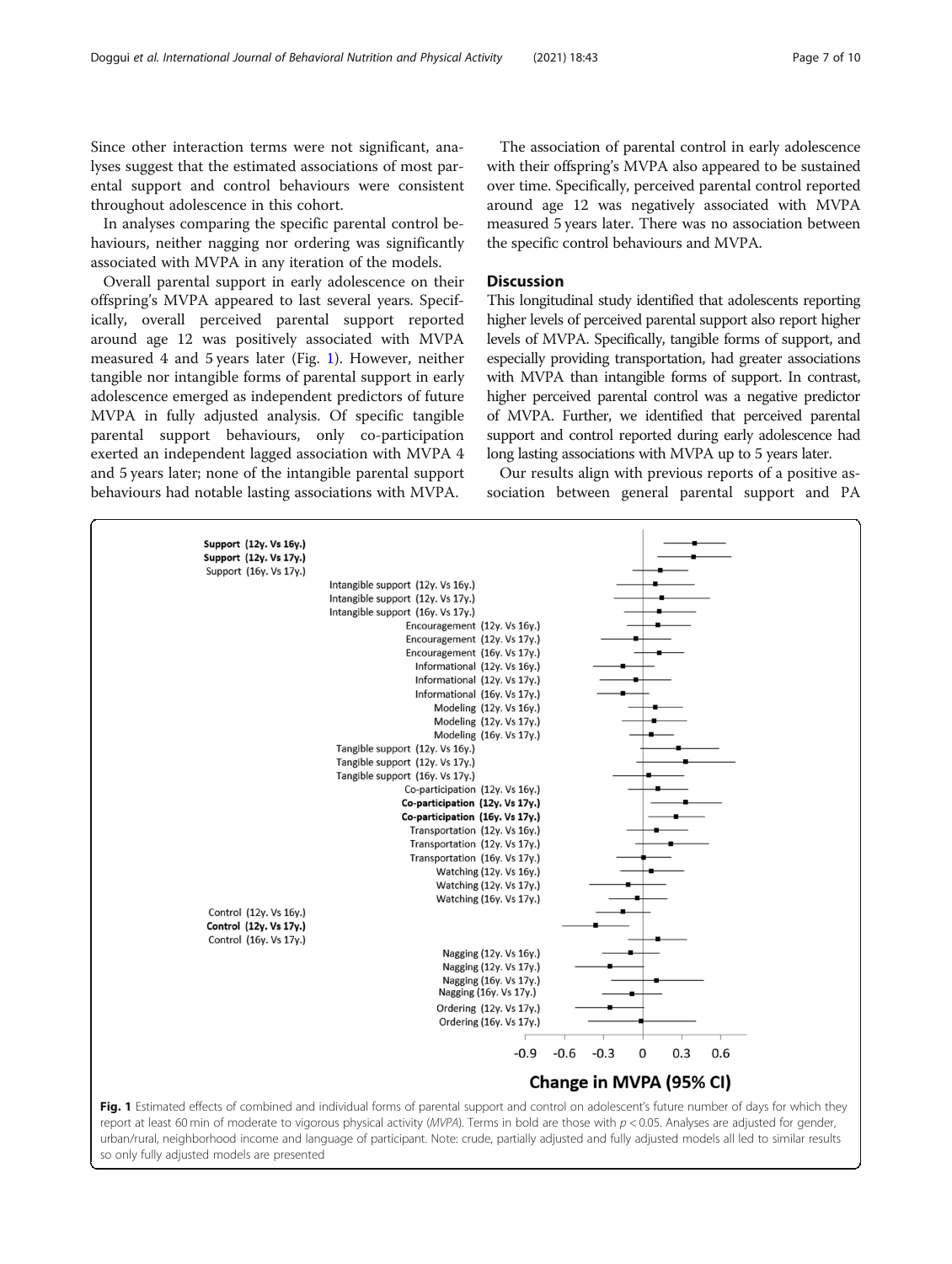among youth [[8,](#page-8-0) [11](#page-9-0), [12](#page-9-0)]. Specifically, our results suggest that tangible parental support behaviours might have a more important positive effect on youth PA than intangible support. This may be because adolescents may face barriers towards PA if their basic tangible needs are not met [[30](#page-9-0)]. Nonetheless, our results contrast those of studies reporting stronger associations between intangible support and PA than tangible parental support behaviours [\[31\]](#page-9-0). This may be due to previous studies not accounting for shared variance explained by the two types of support. For example, whereas our non-fully adjusted models pointed to positive associations of intangible parental support with adolescents' MVPA, these associations dissipated in fully adjusted models. These results align with those of  $Huffmann$  et al. [\[32](#page-9-0)] who adjusted their analyses for different forms of support and found that tangible support from parents was positively associated with adolescents' PA. These findings highlight the importance of considering the overlap of multiple parental support types when assessing the association between parental practices and PA.

We explored independent associations between several specific types of parental support behaviours and MVPA. In the literature, encouragement from parents is the most extensively studied parental support behaviour and fosters positive engagement of adolescents in PA [[8\]](#page-8-0). Results from the current analysis support this statement, since encouragement was positively associated with MVPA which aligns with the suggestion that parents' encouragements may exert a positive influence on MVPA through a higher perception of competency among their children [\[16](#page-9-0)]. Another tangible form of support that was a positive predictor of MVPA was transportation, which is consistent with studies summarized in a meta-analysis [[12\]](#page-9-0). Providing transportation might be a marker for parental involvement by removing barriers to PA [\[16](#page-9-0)]. This may be particularly applicable for organized physical activities, which may represent up to 70% of adolescents leisure time PA [[33\]](#page-9-0). This concurs with results from Heitzel et al. who documented higher odds of participation in organized PA among 9–13 year-olds who reported having access to transportation from parents [[34\]](#page-9-0). Informational support was not identified as a predictor of MVPA and data scarcity among adolescents do not allow comparisons with other studies with similar samples [\[9](#page-9-0)]. However, a parallel can be made with a study conducted among pre-school-aged children (3–5 y), which found only a weak association between informational parental support and active play  $(r = 0.16, P = 0.02)$  [\[35](#page-9-0)]. Further, parental co-participation in PA was not statistically associated with MVPA. It is possible that considering the types of activities adolescents and their parents

take part in (i.e. individual- or team-based) could have changed this association, so future studies should consider accounting for these additional factors.

In our study, parental control was negatively associated with MVPA. Results in the literature are mixed regarding associations between parenting styles and PA [[17,](#page-9-0) [18](#page-9-0)]. Whereas one study reported that children raised in authoritative home environments (e.g. high parental control) may be more physically active [\[20](#page-9-0)], our results align with those of Saunders et al. who reported that Australian children  $(n = 919, 10-12 y)$  with more authoritative parents report lower levels of walking and cycling [\[36](#page-9-0)]. Such associations may be culturally dependent  $[18]$  $[18]$  $[18]$ , but self-determination theory suggests that high parental control may lower the feeling of autonomy, which refers to the need for feeling that actions undertaken are volitional and emanate from personal decision [\[37](#page-9-0)]. Reduced perceptions of autonomy may then reduce motivation for PA and be associated with lower PA [\[38](#page-9-0)]. Nagging is one parental control behaviour studied herein and was negatively associated with MVPA. This highlights the need for parents to avoid the adoption of an insistent attitude towards the PA of their adolescents.

Overall, interactions showed that associations between parental support and MVPA seems to be stable across adolescence. Nonetheless, detailed assessments showed that the positive associations of intangible support with MVPA tends to increase as teenagers age. As adolescents become older, it may therefore be advisable for parents to encourage them when they are active, to provide them with information on PA and to themselves model engagement in PA.

A novel finding of this study was that even if the amount of perceived parental support declined over time, perceived parental support provided in early adolescence (12y.) had lasting associations with adolescents' MVPA. In contrast, perceived parental support provided in late adolescence (16y. old) was not associated with MVPA 1 year later. Similarly, perceived parental control in early adolescence had lasting negative associations with teenager MVPA. Considering previous findings that parental influence decreases during adolescence and that peers or teachers exert greater in-fluence than parents at the end of adolescence [[38\]](#page-9-0), our results suggest that establishing strong parental support in the foundational years of youth development might be key to sustain PA in the future. In particular, it was the effect of parental co-participation during early adolescence that seemed to most strongly affect MVPA 5 years later. More longitudinal research is required to assess optimal timing and amount of parental support as youth age.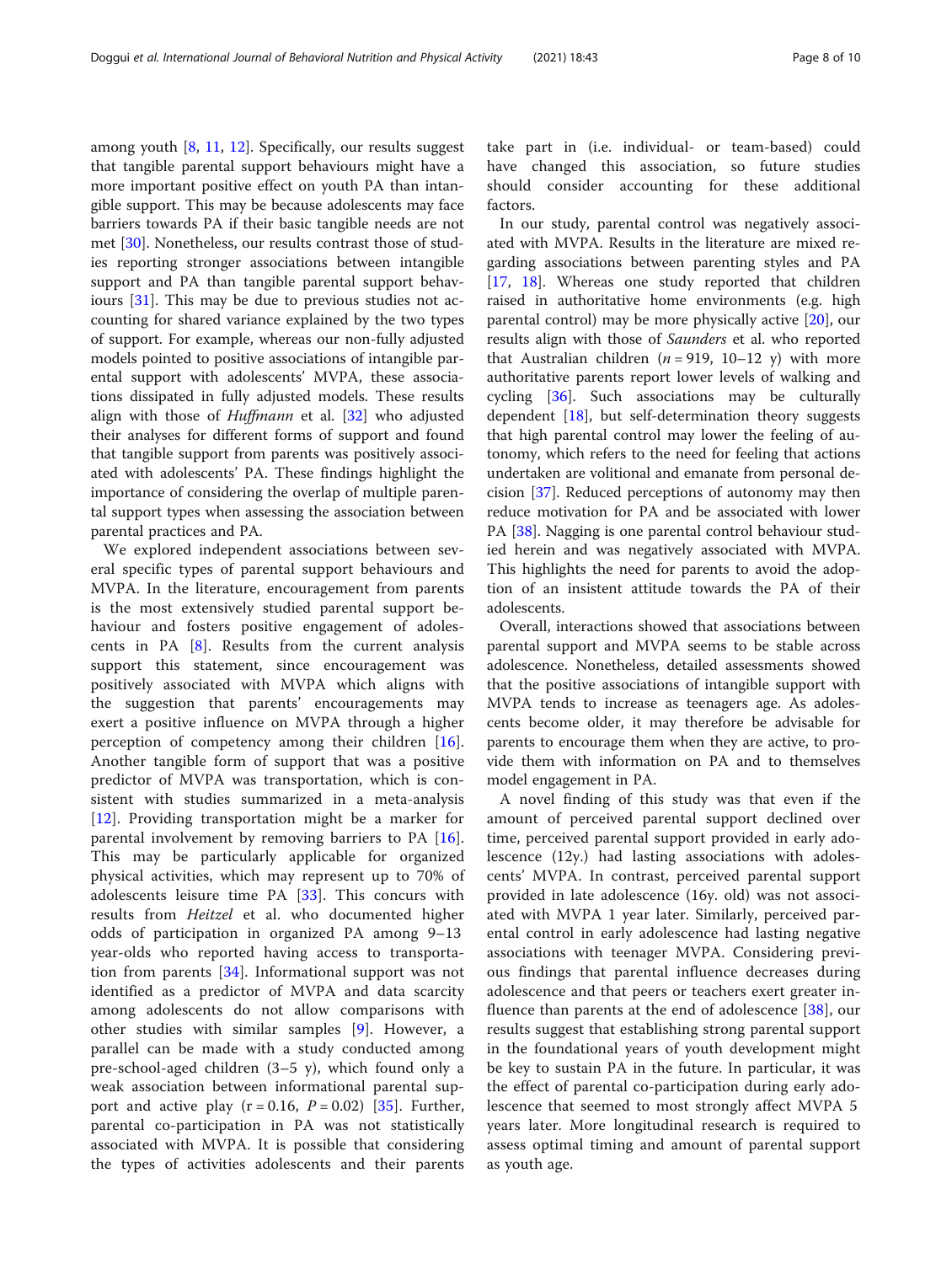<span id="page-8-0"></span>Strengths of this study include the assessment of different forms of parental support and control in association with PA, analyses accounting for potential overlap among the effects of various parental behaviours, and multiple cycles of data collection throughout adolescence. The evaluation of a potential lagged association of parental behaviours on youth's level of physical activity using a cross-lagged panel model was also a strength of this study. However, this approach does not account for the potential of unmeasured confounding and may not offer a complete protection against reverse causation bias. Leszczensky and Wolbring recently shown that a maximum likelihood SEM approach specifying both contemporary and lagged effects of the key independent variables could protect from the reverse causality [\[39](#page-9-0)]. Other limitations include the use of a self-reported measure of MVPA and perceived parental support. Our measure only included one dimension of parenting styles (control) and therefore does not inform on the association of permissive or uninvolved parenting on adolescents' MVPA. Notwithstanding our self-reported measure, perceived parental support may have more importance than actual support offered as it will positively influence youth PA, which in turn improves youth selfefficacy beliefs and enjoyment of PA over time [\[15](#page-9-0)]. Finally, while it was recently reported that the average physical activity level of participants in the MATCH study is similar to the level observed among representative samples of Canadian youth [[40\]](#page-9-0), the study results may not be generalizable to all children and adolescents.

# Conclusion

This study highlights the importance of parental support as a determinant of youth PA. Although these implications need to be confirmed in experimental studies, parents could positively influence PA levels of their offspring throughout adolescence with tangible support behaviours, including co-participation and transportation, and intangible support behaviours such as providing encouragement. Given the sustained and lagged effects of parental support behaviours on youth MVPA, our results also highlight the importance of encouraging parental support behaviours in early adolescence. Finally, because of its negative association with MVPA, the control behaviours of parents, such as nagging, with regards to their adolescents' PA levels should be discouraged to instead foster positive and supporting messaging about PA.

#### Abbreviations

PA: Physical activity; MVPA: Moderate and Vigorous Physical Activity; MATC H: Monitoring Activities of Teenagers to Comprehend their Habits; RMSEA: Root mean square error of approximation; CFI: Comparative fit index; TLI: Tucker-Lewis index

#### Acknowledgements

Not applicable.

#### Authors' contributions

RD and MB conceived the objectives of the analysis. RD ran the analysis. RD and MB interpreted the data and wrote the manuscript. FG contributed to the manuscript writing. FG contributed to the data acquisition and management. All authors reviewed the manuscript and approved the final version. MB designed the original study and obtained the funding.

#### Funding

The MATCH study is supported by the New Brunswick Health Research Foundation (20130729), the Social Sciences and Humanities Research Council (435–2016-0888), and Sport Canada through the joint Sport Participation Research Initiative (862–2010-0001 and 862–2014-0002). The funding organisations had no involvement in any stage of the study (design of the study, collection, analysis, interpretation of data or in writing the manuscript). RD holds postdoctoral fellowship from Diabetes Action Canada. Funding had no influence on any aspect of the research nor on the decision to submit the manuscript for publication.

#### Availability of data and materials

The datasets generated during and/or analysed during the current study are not publicly available to ensure confidentiality and that any secondary analyses correspond to the objectives of the research project but are available from the corresponding author on reasonable request.

#### Declarations

#### Ethics approval and consent to participate

Ethical approval was obtained from the Comité d'Éthique de la Recherche du Centre Hospitalier de l'Université de Sherbrooke (11–025), participants provided informed assent and their parents provided informed consent prior to participation.

#### Consent for publication

Not applicable.

#### Competing interests

The authors declare that they have no competing interests.

#### Author details

<sup>1</sup>Department of family medicine, Université de Sherbrooke, Sherbrooke, Canada. <sup>2</sup> Centre de formation médicale du Nouveau-Brunswick, Université de Sherbrooke, Moncton, NB, Canada. <sup>3</sup>Vitalité Health Network, Moncton, Canada.

### Received: 7 December 2020 Accepted: 4 March 2021 Published online: 22 March 2021

#### References

- 1. Tremblay MS, LeBlanc AG, Carson V, et al. Canadian physical activity guidelines for the early years (aged 0–4 years). Appl Physiol Nutr Metab. 2012;37:345–56.
- 2. Colley RC, Carson V, Garriguet D, et al. Physical activity of Canadian children and youth, 2007 to 2015. Health Rep. 2017;28:8–16.
- 3. Corder K, Sharp SJ, Atkin AJ, et al. Change in objectively measured physical activity during the transition to adolescence. Br J Sports Med. 2015;49:730– 6.
- 4. Branje S. Development of parent–adolescent relationships: conflict interactions as a mechanism of change. Child Dev Perspect. 2018;12:171–6.
- 5. Beauchamp MR, Crawford KL, Jackson B. Social cognitive theory and physical activity: mechanisms of behavior change, critique, and legacy. Psychol Sport Exerc. 2019;42:110–7.
- 6. Feltz DL, Lirgg CD. Perceived team and player efficacy in hockey. J App Physchol. 1998;83:557–64.
- 7. B. Owen K, Smith J, Lubans DR, et al. Self-determined motivation and physical activity in children and adolescents: A systematic review and metaanalysis. Prev Med. 2014;67:270–9.
- 8. Yao CA, Rhodes RE. Parental correlates in child and adolescent physical activity: a meta-analysis. Int J Behav Nutr Phys Act. 2015;12:10.